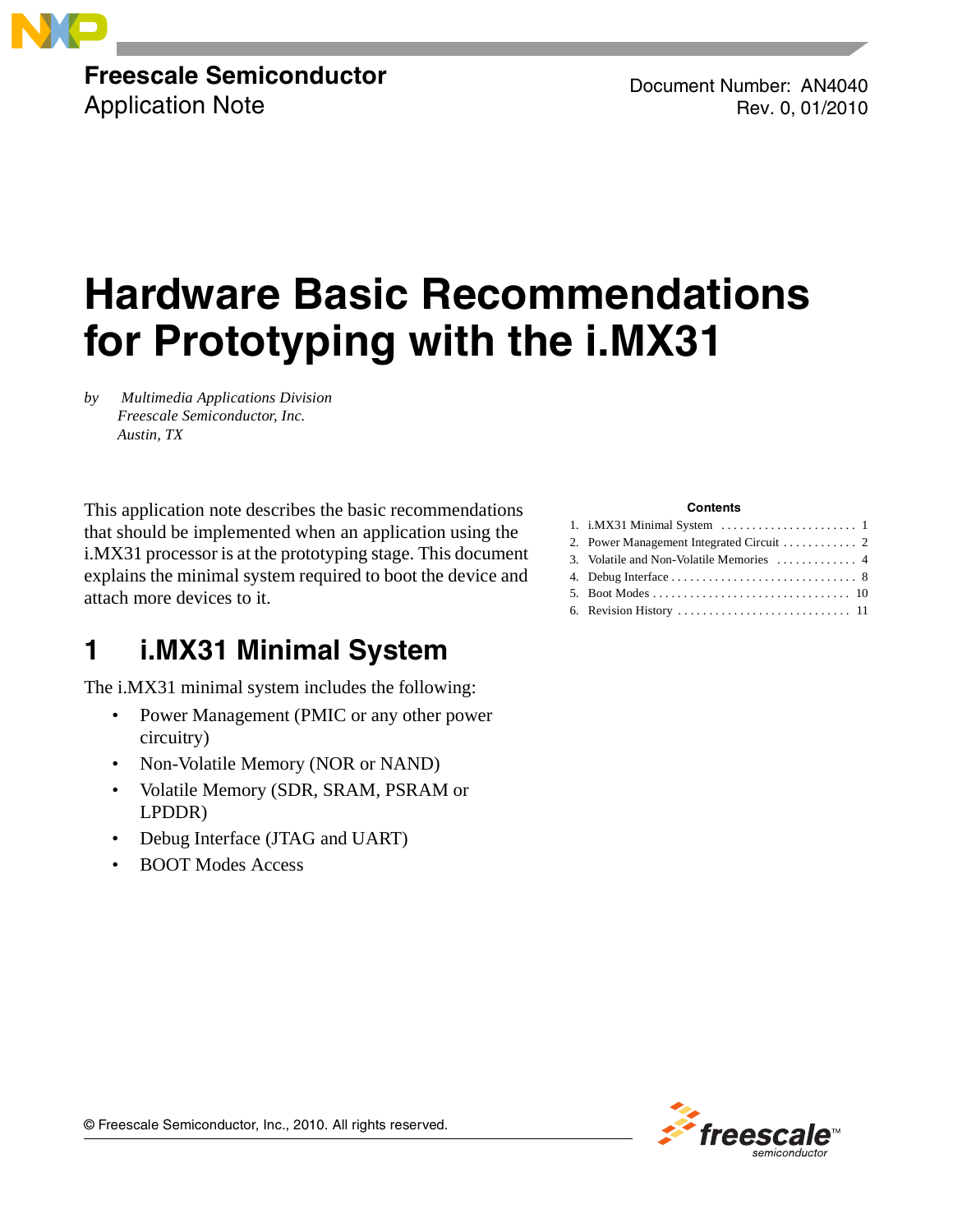

#### **Power Management Integrated Circuit**

[Figure 1](#page-1-1) shows the i.MX31 minimal system that includes the PMIC, FLASH, RAM, UART and JTAG interfaces.





### <span id="page-1-1"></span><span id="page-1-0"></span>**2 Power Management Integrated Circuit**

The Power Management Integrated Circuit (PMIC) is one of the most important parts used in the minimal system. It provides and manages the power supplies when the processor is operated under any of the power modes. The i.MX31 processor uses Serial Peripheral Interface (SPI) communication to interact and intimates the PMIC about the power mode being used. The PMIC responds by changing the power supplies characteristics. Other devices such as LDOs or Buck-Boost switching regulators can be used to manage the power for the i.MX31 processor, but it would be more difficult for the processor to have control over these devices as the i.MX31 processor does not have an easy and fast way to communicate its power needs.

To have good connectivity from the power supply to the i.MX31 processor, ensure that all the internal power domains are connected to a proper voltage as described in the *i.MX31 Multimedia Applications Processor Data Sheet* (MCIMX31). Ensure that the voltage levels are correct for all power domains. It is recommended to add test points and/or  $0 \Omega$  resistors or jumpers across all the power sources.

If devices other than PMIC are used, ensure that they meet the power up ramps, voltage and current levels. The best way to do this is to cascade the LDOs and turn them ON sequentially according to the datasheet. The board design must guarantee that supplies reach 90% of the level before transition to the next state using PMIC or other power circuitry.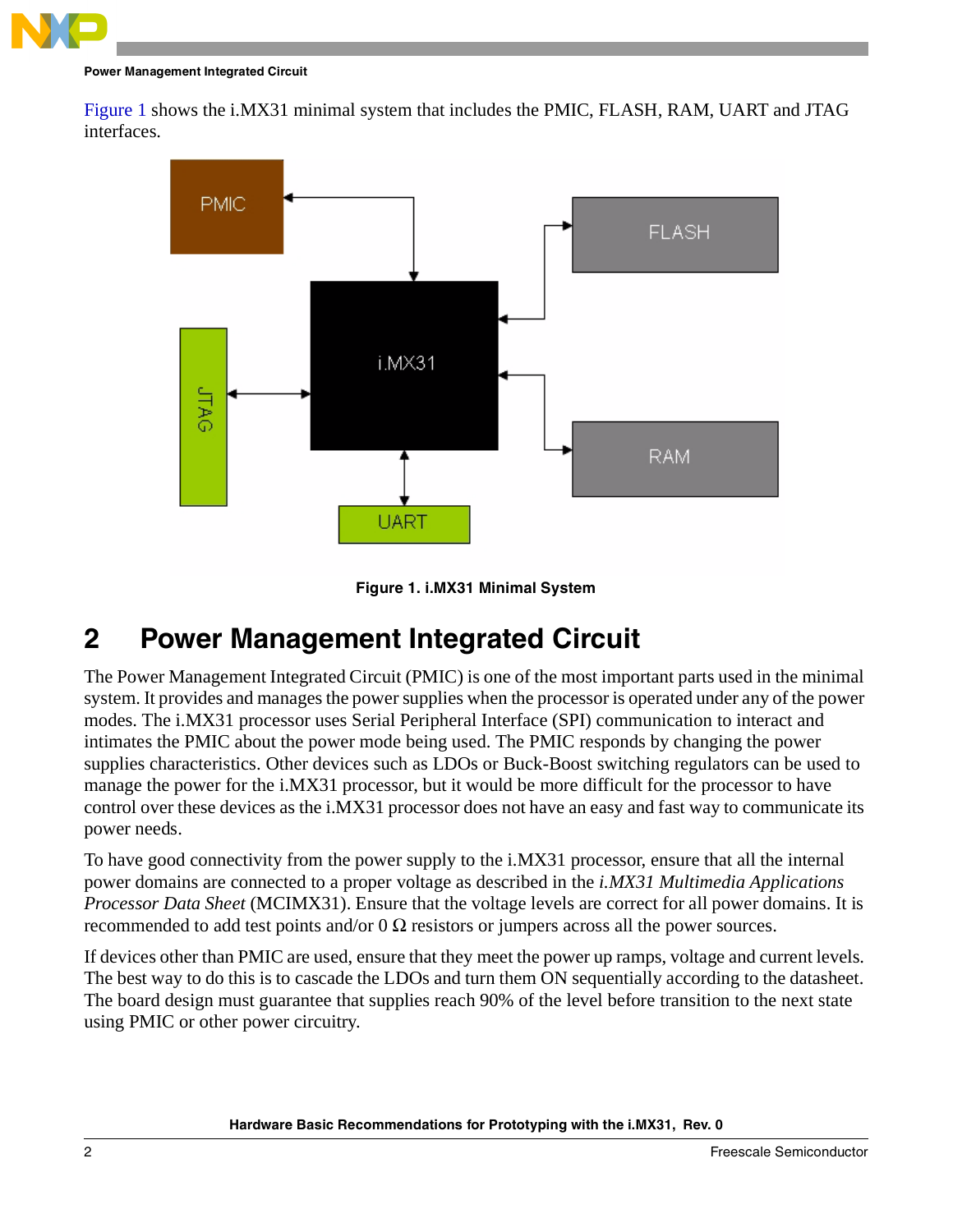

To boot the system, turn ON the following signals or pads in the order shown below:

- 1. Hold Power On Reset (POR) signal asserted.
- 2. QVCC, QVCC1 and QVCC4 (Group 1)
- 3. IOQVDD, NVCC1, NVCCx (1.8 V), NVCCx (2.8 V) (Group 2)
- 4. FVCC, MVCC, SVCC, UVCC (Group 3)
- 5. BOOT [4:0] must be set before RESET.
- 6. Release POR signal to the i.MX31 processor.

[Figure 2](#page-2-0) shows power-up ramps for the i.MX31 processor using MC13783 (Atlas) chip (recommended by Freescale).



**Figure 2. i.MX31 Recommended Power Up Sequence**

### <span id="page-2-0"></span>**2.1 General Recommendations**

Follow the recommendations given below:

- FUSE\_VDD**—**Add two test points or two 0 Ω resistors from this pin, one across 1.8 V power rail and another across 3.3 V power rail, to have the option of populating or de-populating them.
- IOQVDD—Ensure that it is connected at 1.8 V. Do not connect at 2.8 V or above.

#### **Hardware Basic Recommendations for Prototyping with the i.MX31, Rev. 0**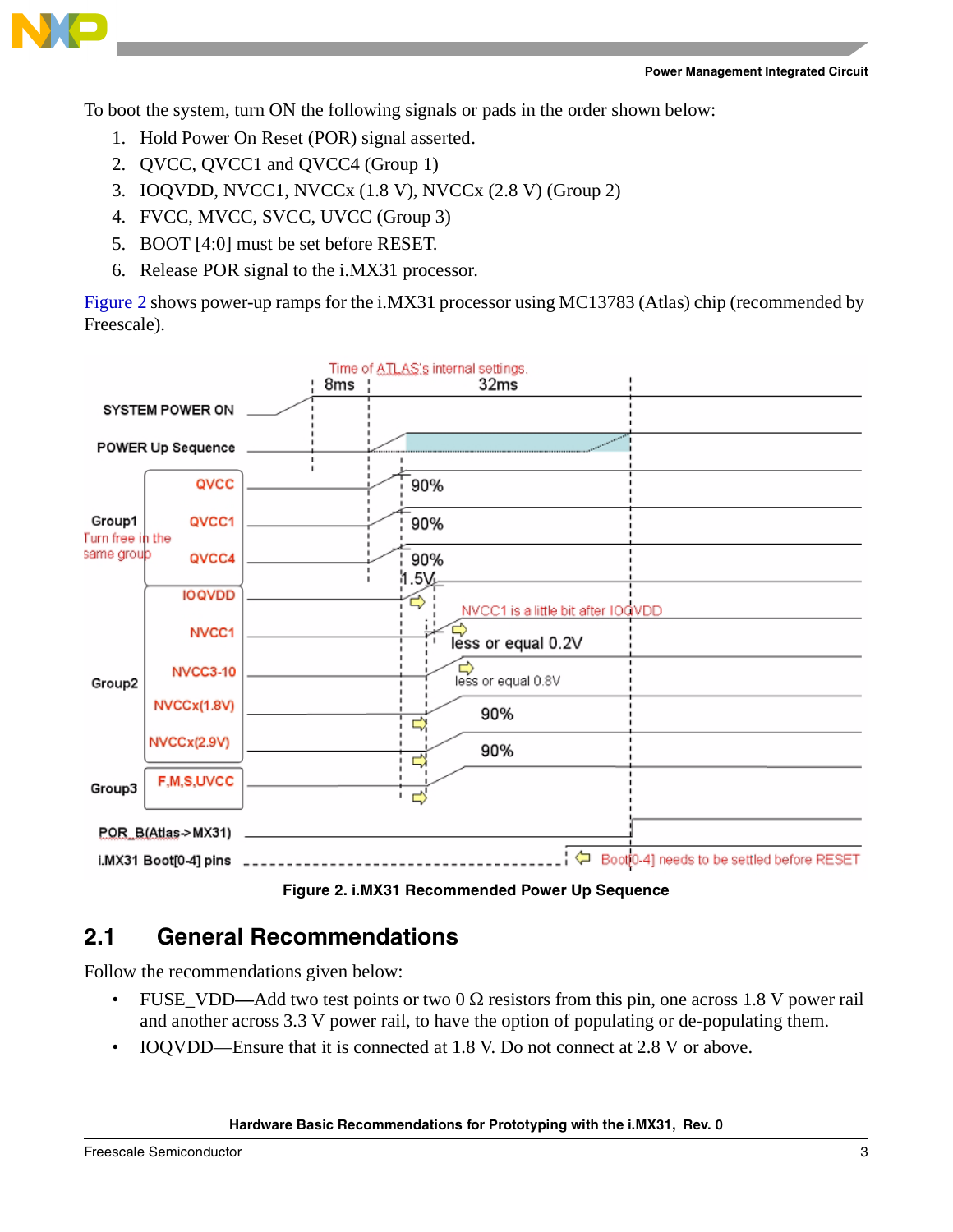

**Volatile and Non-Volatile Memories**

- FVCC, MVCC, UVCC and SVCC—This voltage is not dependent on core (TO2.0 and newer). It can be connected at 1.5 V.
- QVCC, QVCC1 and QVCC4—Connect them across the same voltage. It is recommended to keep them gated independently to enter into any of the low power modes. Add test points across these voltage rails.
- NVCC6, NVCC9—Ensure that they are connected together.
- NVCC2, NVCC21-22—Connect them together. This is the voltage rail for Double Data Rate (DDR) memory.

If DDR and peripheral voltages are grouped, it affects other peripherals because of the noise generated by the DDR. Add a ferrite bead to minimize the noise inducted by DDR switching.

It is recommended to add a current monitor chip to track the current or power consumption of the system (for example, MAX4071). If this chip receives power from the source used by the main system and the processor enters into any of the low power modes, the power supply is turned OFF and the power sensing chips do not work properly. So the measurement turns unreliable. Therefore, place the current monitoring circuitry in a separate board to measure externally.

# <span id="page-3-0"></span>**3 Volatile and Non-Volatile Memories**

The basic application with the i.MX31 processor includes two kinds of memories, one for storage and another for temporary transactions.

Non-volatile memory, such as flash, stores data (for example, operating system) required to turn ON the system. Volatile memory such as RAM is used as temporary data storage. Ensure that i.MX31's communication with the memory is functional. The i.MX31 minimal system needs at least two kinds of memories to operate, for example, NOR or NAND and RAM which can be either Single Data Rate (SDR) or Low Power Double Data Rate (LPDDR) SRAM/PSRAM. These memories can be connected and used in one single board or by using a motherboard with several daughter boards.

The NAND memory must be connected to NAND Flash Controller (NANDFC), NOR to Wireless External Interface Module (WEIM) and SDRAM to Enhanced SDRAM Controller (ESDCTL). The address bus is shared internally between WEIM and ESDCTL and the data bus is shared between NANDFC and WEIM. A single data bus is assigned for ESDCTL.

If specific NAND, NOR or RAM memories are chosen to test the prototype board, assemble them on the processor board itself. This increases the signal integrity and also avoids building more prototypes.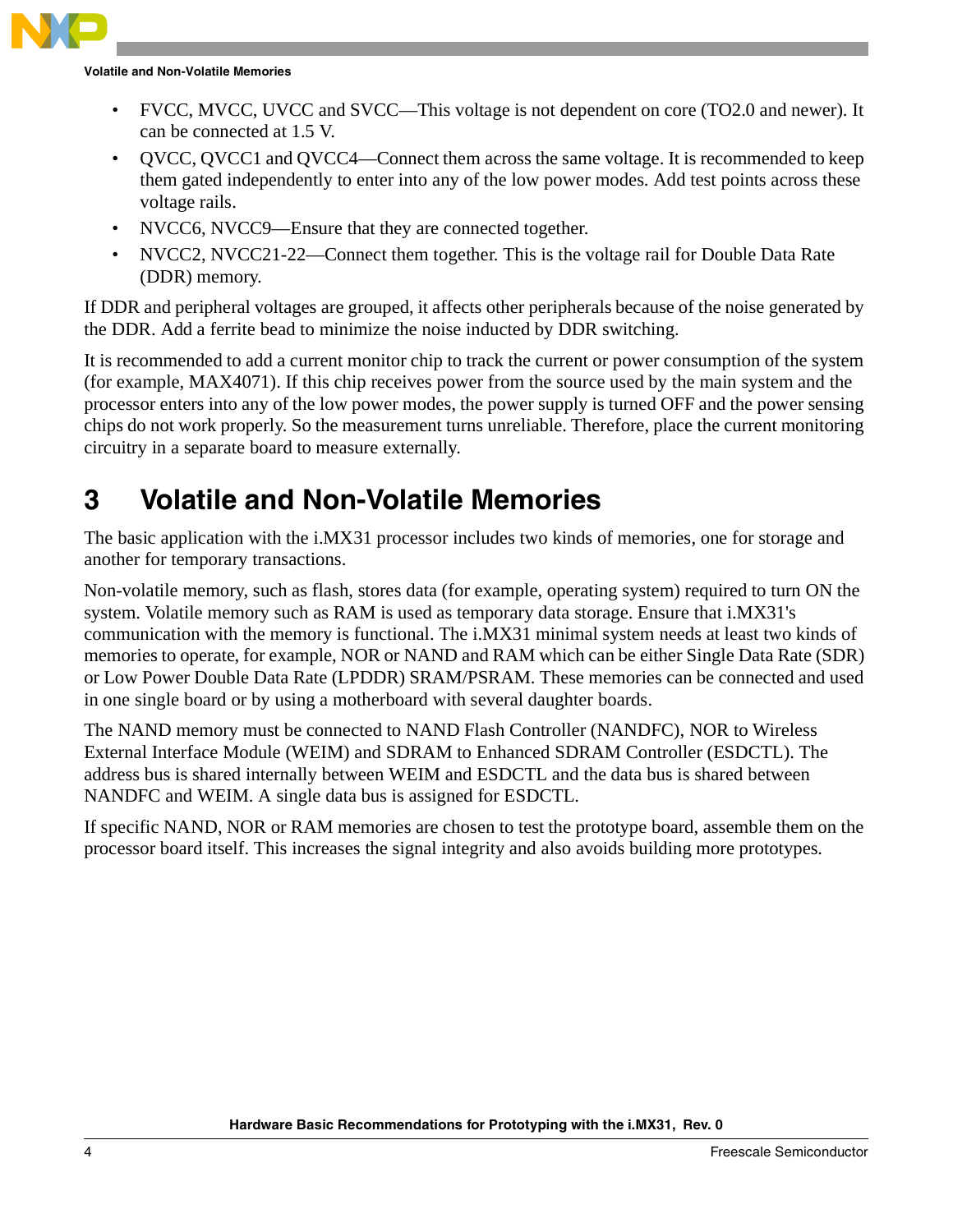

[Figure 3](#page-4-0) shows the memory interconnections.



**Figure 3. Memory Interconnections**

<span id="page-4-0"></span>The first connector is a single high speed connector and it is divided into two sections: Address and Data. Using this connector, RAM data and address lines are shared. It has address lines shared by RAM and NOR/PSRAM devices. The second connector has control lines for NAND device and data for both NAND and NOR/PSRAM devices. Plug-in the first connector to measure RAM data or address. Plug-in the second connector to measure NAND data and control. Use both the connectors to measure NOR/PSRAM data or address.

It is recommended to keep the memories close to the i.MX31 processor so that the space between the processor, connectors and memories is constrained. In case the memory devices are to be replaced with new ones at a later stage, distance them from the connector to avoid the heat that may damage the connector and the memory devices. The shared lines must be daisy chained to avoid extra stubs.

It is recommended to use Platform Independent Storage Module (PISMO) standard boards to test or validate different memory devices because the separate approach would be difficult. Many manufacturers distribute their memories in PISMO boards.

### **3.1 Analysis of PISMO Card**

PISMO standard is an effort by the memory manufacturers and some microprocessor companies to create a unique interface for debugging and interfacing the memory modules. It is not a protocol implementation or a generic standardization of memories. PISMO is more like a hardware predefined module to interface any kind of memory with a system having a PISMO interface.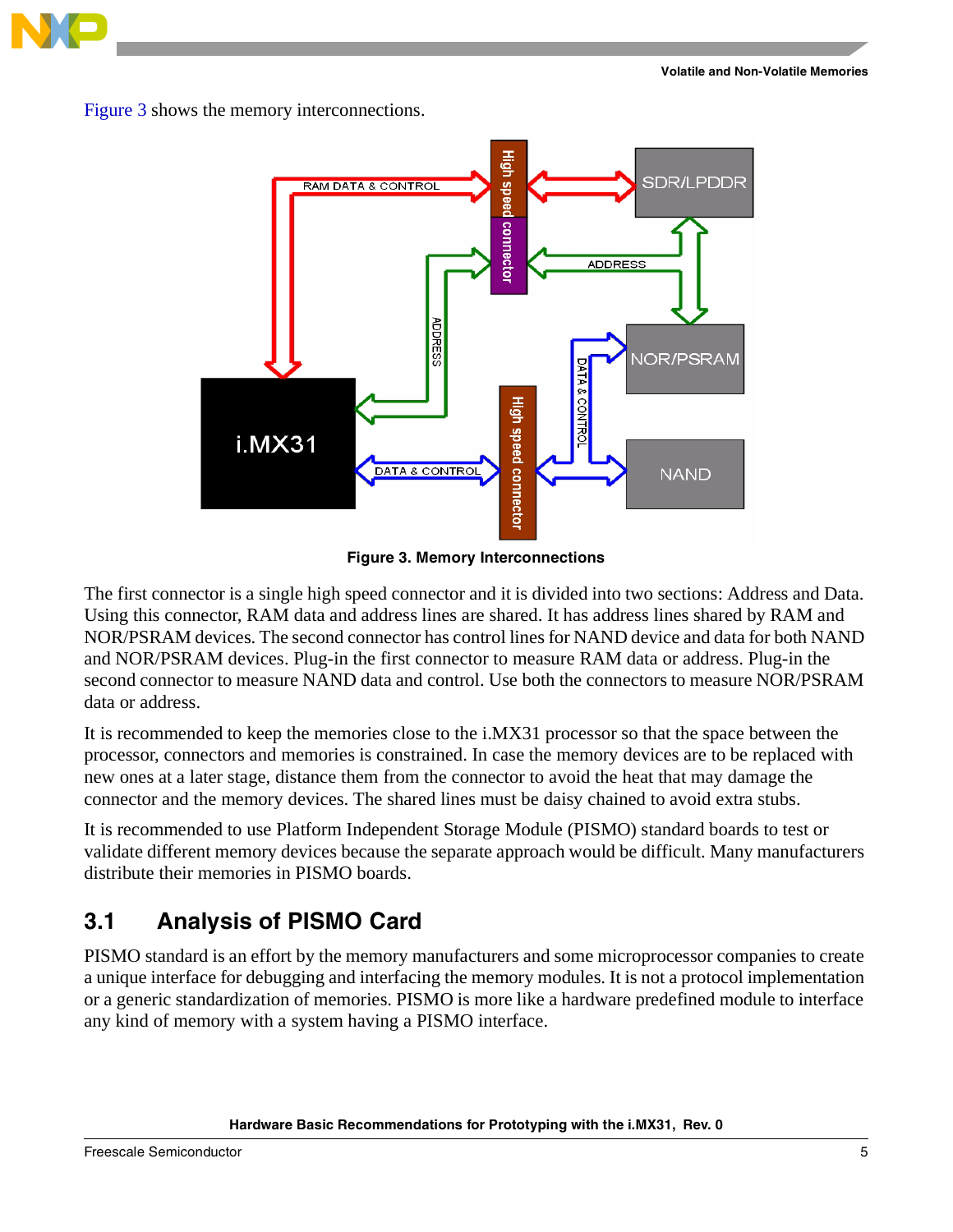

**Volatile and Non-Volatile Memories**

For the High Speed connectors from SAMTEC:

- Male Connector Part Number: SEAM-40-02.0-SM-8-2-A-K
- Female Connector Part Number: SEAF-40-05.0-SM-8-2-A-K

[Figure 4](#page-5-0) shows PISMO Cards arrangement.



<span id="page-5-0"></span>

**Figure 4. PISMO Cards**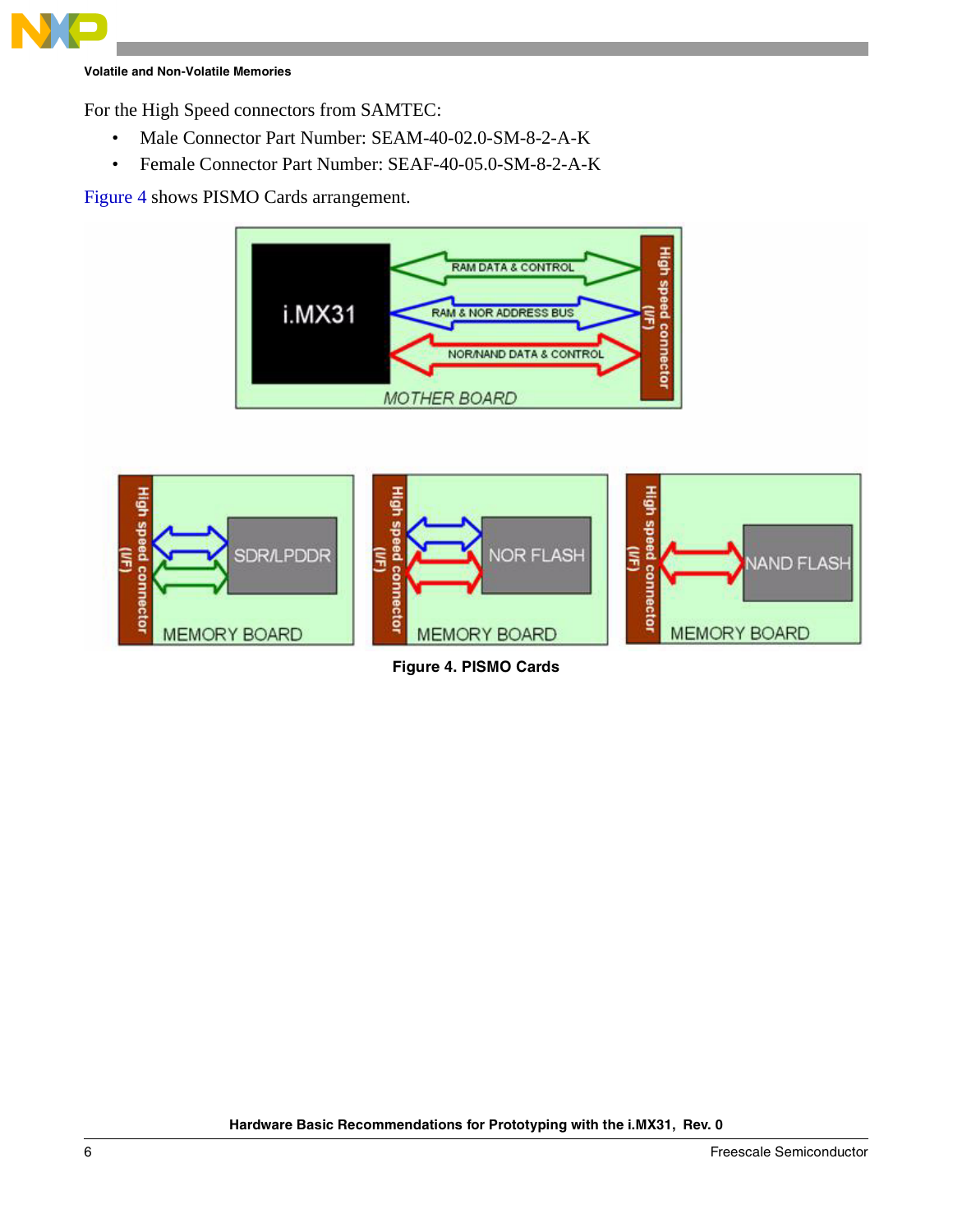

PISMO boards can be stacked as shown in [Figure 5](#page-6-0).



<span id="page-6-0"></span>Tune all the traces as short as possible to avoid losses. This also increases the signal quality.

At times, memory devices work at different voltage rates, as the data and the address buses are shared between them and therefore there may be a need to add a level translator from 1.8 V to 2.8–3.3 V and vice versa.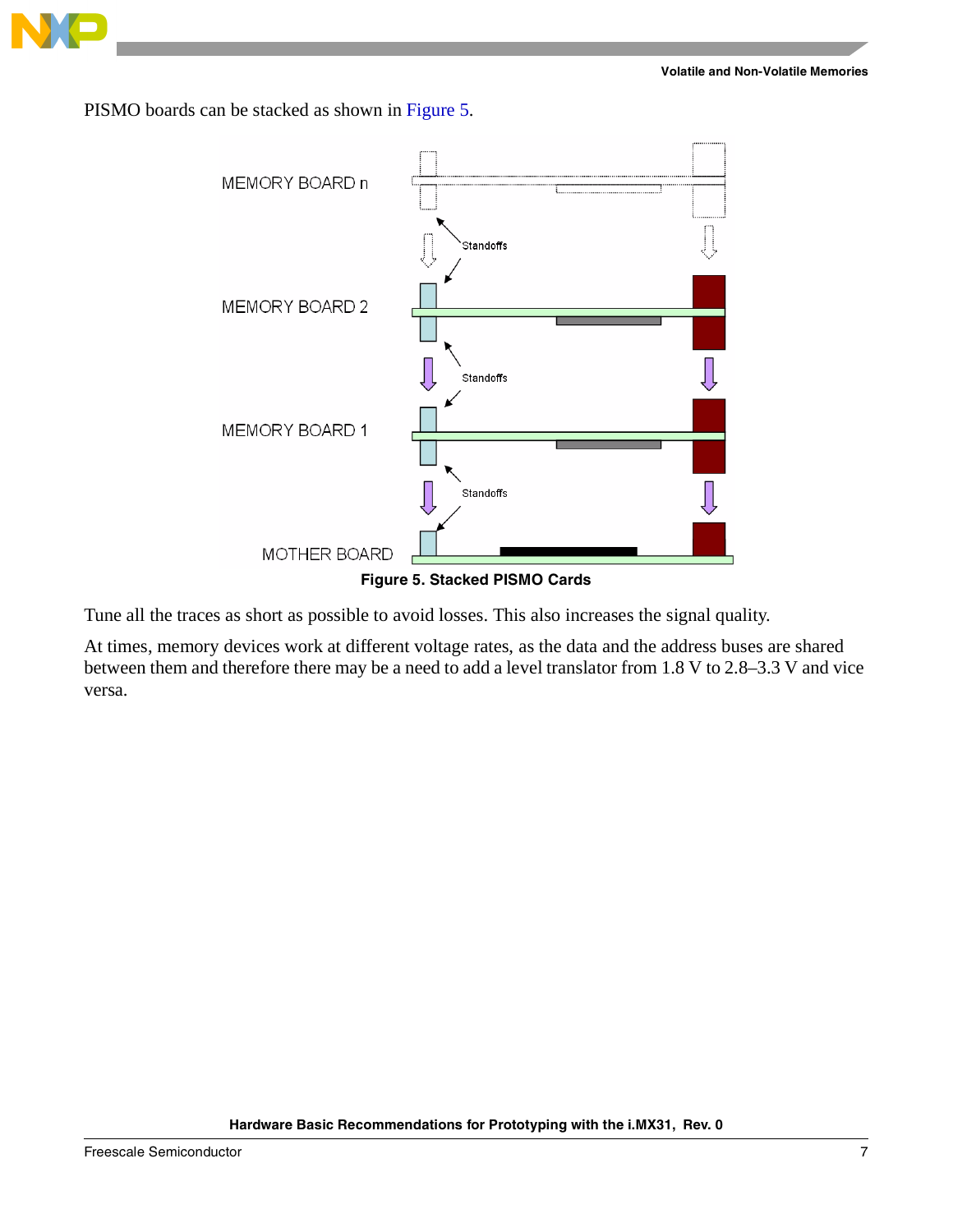

#### **Debug Interface**

[Figure 6](#page-7-1) shows how to analyze the data buses in PISMO cards with another card which has the matching connector as that of PISMO.



**Figure 6. PISMO Cards with Logic Analyzer Option**

<span id="page-7-1"></span>This approach affects the signal integrity as the measurements are not taken from the data received by DDR/NAND/NOR memories. The data is first received by the memory device and then by the logic analyzer. Due to this, reflections occur and the signal turns noisy. To minimize the noise effect, keep the logic analyzer connector close to the SAMTEC connector that connects the memory board.

# <span id="page-7-0"></span>**4 Debug Interface**

JTAG is the most common interface used for debugging ARM based microprocessors. JTAG is compliant with the IEEE1149.1 testability standard. Universal asynchronous receiver/transmitter (UART) is one of the easiest ways to debug hardware or software. It involves sending output messages to a terminal (whether JTAG is used or not). Any UART on the i.MX31 processor can be used for debugging. UART1 is the only port used for programming or erasing NOR and NAND memories in bootstrap mode (for example, by using Advanced Toolkit software). Hence, it is used in this document.

These interfaces are the only way to get into the chip and help to diagnose where the processor or memories may not work properly. Pull-up and pull-down resistors are part of the JTAG standard as shown in [Figure 7](#page-8-0).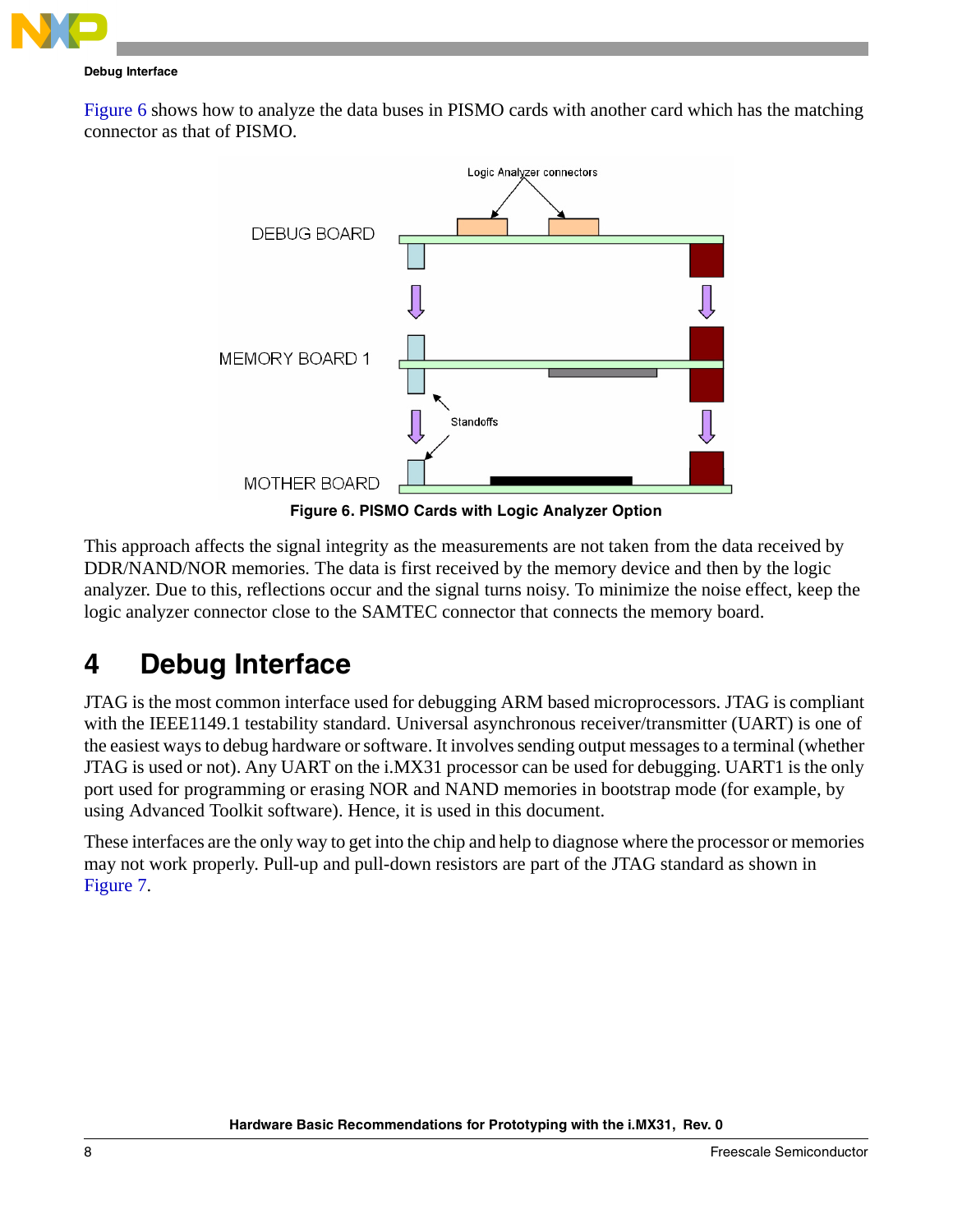



**Figure 7. JTAG Recommended Connections**

<span id="page-8-0"></span>If customer does not want to have this interface on the final board, add this circuitry only to the prototypes. Remove the JTAG connector and circuitry at the stage of final production. Leave the JTAG signals routed to any connector so that it can be connected to another board which contains all other circuitry.

To connect an RS232 terminal to the i.MX31 processor, an RS232 (such as SP232) transceiver is needed. When the processor enters into bootstrap mode, the serial interface is used either for programming or debugging.

<span id="page-8-1"></span>UART1 is a UART boot device. UART driver uses the communication parameters as shown in [Table 1.](#page-8-1)

**Table 1. UART Parameters for Booting**

| <b>Parameter</b> | Value              |
|------------------|--------------------|
| <b>Baud Rate</b> | 115.2 KBaud        |
| Parity Check     | Disabled           |
| Word Size        | 8 bits             |
| <b>Stop Bits</b> | 1 bit              |
| <b>RTS</b>       | Ignored            |
| CTS              | Controlled by host |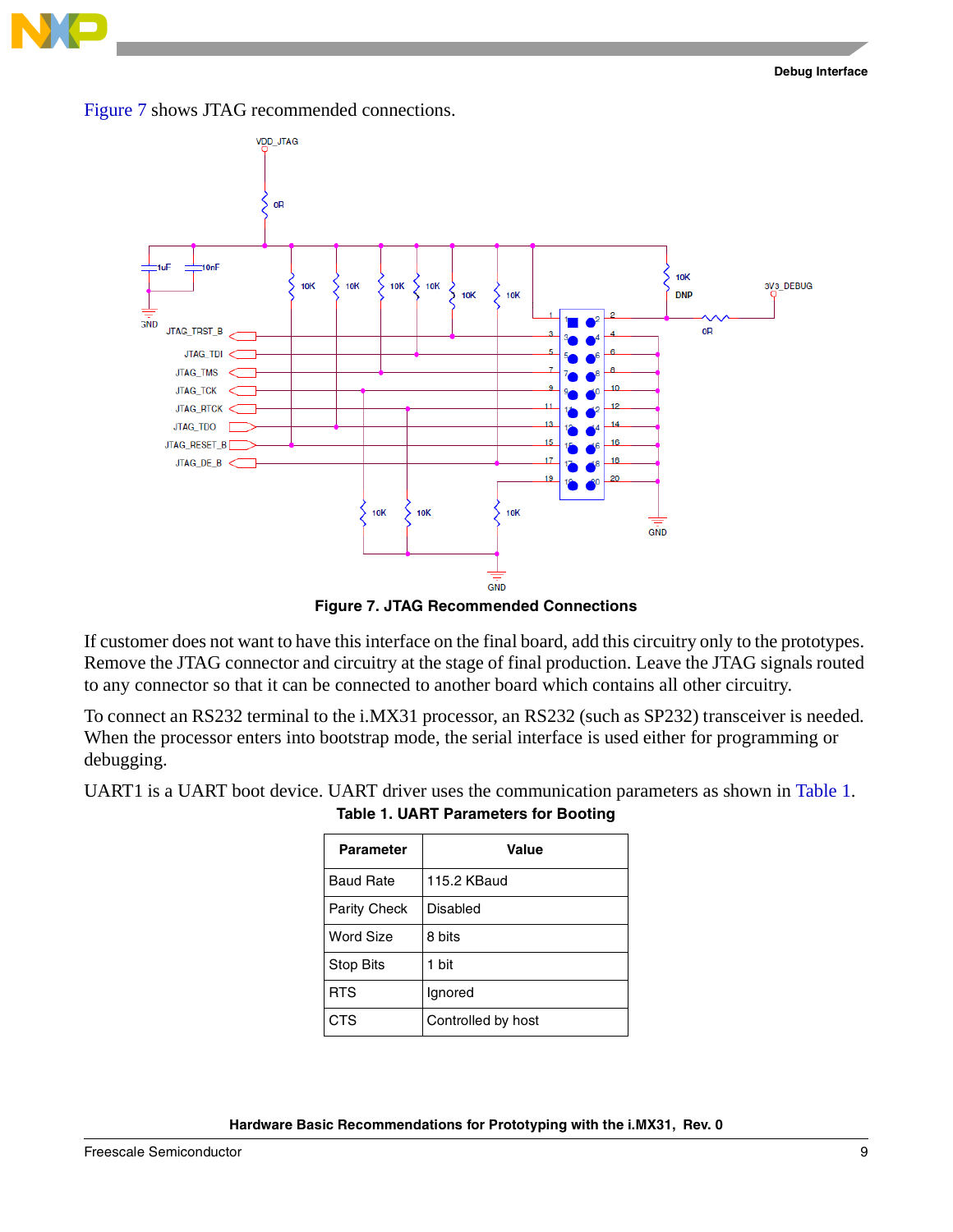

| <b>Parameter</b> | Value        |
|------------------|--------------|
| Receive Pin      | RX1          |
| l Transmit Pin   | <b>ITXD1</b> |

**Table 1. UART Parameters for Booting (continued)**

It supports two wire or four wire communication with the i.MX31 processor.

### <span id="page-9-0"></span>**5 Boot Modes**

The i.MX31 processor supports booting from several sources such as UART, USB, NAND, NOR and so on. When a prototype board is used, it is advisable to have all the boot modes available to test different devices or debug them. The recommended circuitry is a dip-switch device connected directly to the i.MX31.

[Figure 8](#page-9-1) shows the dip-switch arrangement connected to the i.MX31 processor.



**Figure 8. Dip-switch Connected to the i.MX31 Processor**

<span id="page-9-1"></span>It is recommended to add test points across all the signals to check if the boot mode is set correctly. At final production, remove the dip switch and replace it with single resistors. It is recommend to leave some resistors as Do Not Populate (DNP) so that the board can be triggered into the bootstrap mode at later stages to debug the design.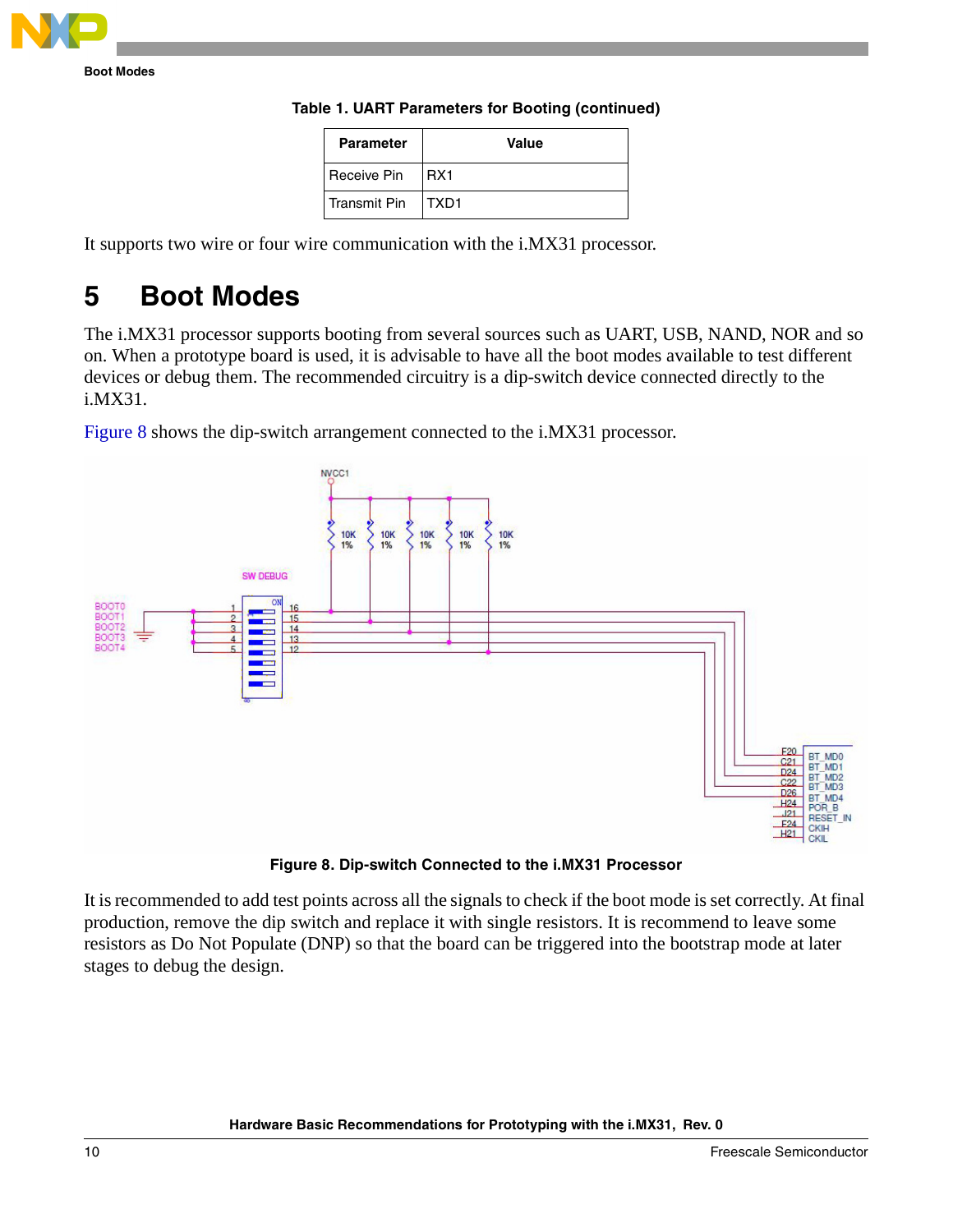

## <span id="page-10-0"></span>**6 Revision History**

<span id="page-10-1"></span>[Table 2](#page-10-1) provides a revision history for this application note.

| <b>Table 2. Document Revision History</b> |
|-------------------------------------------|
|                                           |

| Rev.<br><b>Number</b> | <b>Date</b> | <b>Substantive Change(s)</b> |
|-----------------------|-------------|------------------------------|
|                       | 01/2010     | Initial release.             |

**Hardware Basic Recommendations for Prototyping with the i.MX31, Rev. 0**